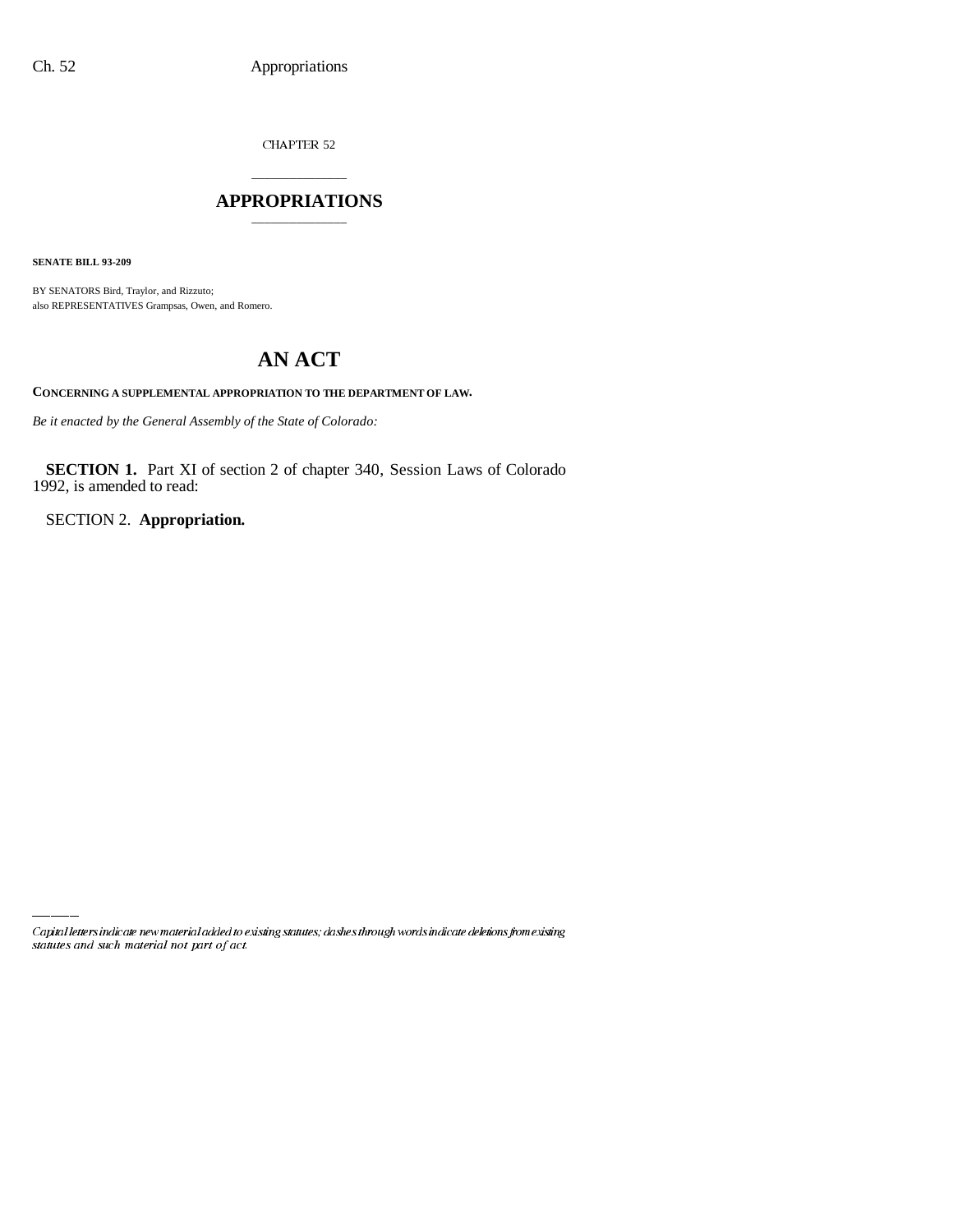|                   |                |              | <b>APPROPRIATION FROM</b> |                |
|-------------------|----------------|--------------|---------------------------|----------------|
| <b>ITEM &amp;</b> |                | <b>GENER</b> | CASH                      | FEDERA         |
| SUBTOT TOTAL      |                |              | <b>FUNDS</b>              | <b>L FUNDS</b> |
| AL.               |                | <b>FUND</b>  |                           |                |
|                   | S              |              |                           |                |
|                   | <b>PART XI</b> |              |                           |                |

## **DEPARTMENT OF LAW**

| (1) ADMINISTRATION $^{63}$   |           |                      |         |                              |        |
|------------------------------|-----------|----------------------|---------|------------------------------|--------|
| <b>Personal Services</b>     | 1,350,331 |                      | 137,197 | $1,213,134$ (T) <sup>a</sup> |        |
|                              | (36.0     |                      |         |                              |        |
|                              | FTE)      |                      |         |                              |        |
| Group Health and Life        | 373,960   |                      | 140,235 | 220,973 b                    | 12,752 |
| Short-term Disability        | 23,203    |                      | 8,701   | $13,711$ <sup>b</sup>        | 791    |
| Salary Survey and Shift      |           |                      |         |                              |        |
| Differential                 | 69,160    |                      | 37,318  | $18,554$ <sup>b</sup>        | 13,288 |
| Salary Increases for         |           |                      |         |                              |        |
| <b>Exempt Staff</b>          | 248,756   |                      | 80,966  | $166,599^{\mathrm{b}}$       | 1,191  |
| Workers' Compensation        | 59,364    |                      | 20,777  | 38,587 <sup>b</sup>          |        |
|                              | 98,376    |                      | 34,431  | $63,945$ <sup>b</sup>        |        |
| <b>Operating Expenses</b>    | 195,523   |                      | 195,523 |                              |        |
| <b>Travel Expenses</b>       | 7,930     |                      | 7,930   |                              |        |
| Purchase of Services from    |           |                      |         |                              |        |
| Computer Center <sup>2</sup> | 153,432   |                      | 153,432 |                              |        |
| Payment to Risk Management   |           |                      |         |                              |        |
| and Property Funds           | 90,020    |                      | 90,020  |                              |        |
|                              | 131,494   |                      | 131,494 |                              |        |
| Vehicle Lease Payments       | 22,740    |                      | 2,400   | $20,340^{\circ}$             |        |
| <b>Leased Space</b>          | 93,919    |                      | 31,442  | 58,902 b                     | 3,575  |
| Capitol Complex              |           |                      |         |                              |        |
| <b>Leased Space</b>          | 486,350   |                      | 179,819 | $289,966^{\mathrm{b}}$       | 16,565 |
|                              |           | <del>3.174.688</del> |         |                              |        |
|                              |           | 3,255,174            |         |                              |        |

<sup>a</sup> Of this amount, \$139,829 shall be from statewide indirect cost recoveries, and \$1,073,305 shall be from departmental indirect cost recoveries.<br><sup>b</sup> Of these amounts, <del>\$101,387</del> \$104,430 shall be from various sources of appropriated cash funds,

\$677,117(T) \$697,911(T) shall be from various sources of funds appropriated for legal services, and \$49,128 \$50,649 shall be from various sources of non-appropriated funds.

# **(2) GENERAL ENFORCEMENT AND APPELLATE SECTIONS** <sup>63</sup>

| SECTIVIS                        |           |                      |                       |
|---------------------------------|-----------|----------------------|-----------------------|
| <b>Personal Services</b>        | 1,937,786 | 1,915,013            | $22.773$ <sup>a</sup> |
|                                 | (41.0     |                      |                       |
|                                 | FTE)      |                      |                       |
| Appellate Backlog <sup>64</sup> | 35.215    | 35,215               |                       |
|                                 |           | $(1.0$ FTE)          |                       |
| <b>Appellate Contracts</b>      | 35.215    | 35.215               |                       |
| <b>Operating Expenses</b>       | 112,721   | 112,721              |                       |
| <b>Travel Expenses</b>          | 7.947     | 7.947                |                       |
| <b>Litigation Expenses</b>      | 52,363    | 52,363               |                       |
|                                 | 84,863    | 84,863               |                       |
| <b>Consultant Expenses</b>      | 60,000    | 60,000               |                       |
|                                 |           | <del>2,241,247</del> |                       |
|                                 |           | 2.273.747            |                       |
|                                 |           |                      |                       |

a This amount shall be from court-awarded settlements.

|  |  | (3) LEGAL SERVICES TO STATE AGENCIES 63, 65, 66 |  |
|--|--|-------------------------------------------------|--|
|  |  | $\sim$ 0.05 1.00                                |  |

| Personal Services <sup>67</sup> | 6.305.100<br>6.472.835 | $\epsilon$ 205 100 $^{\circ}$<br>0.305.100<br>$6.472.835$ <sup>a</sup> |
|---------------------------------|------------------------|------------------------------------------------------------------------|
|                                 |                        |                                                                        |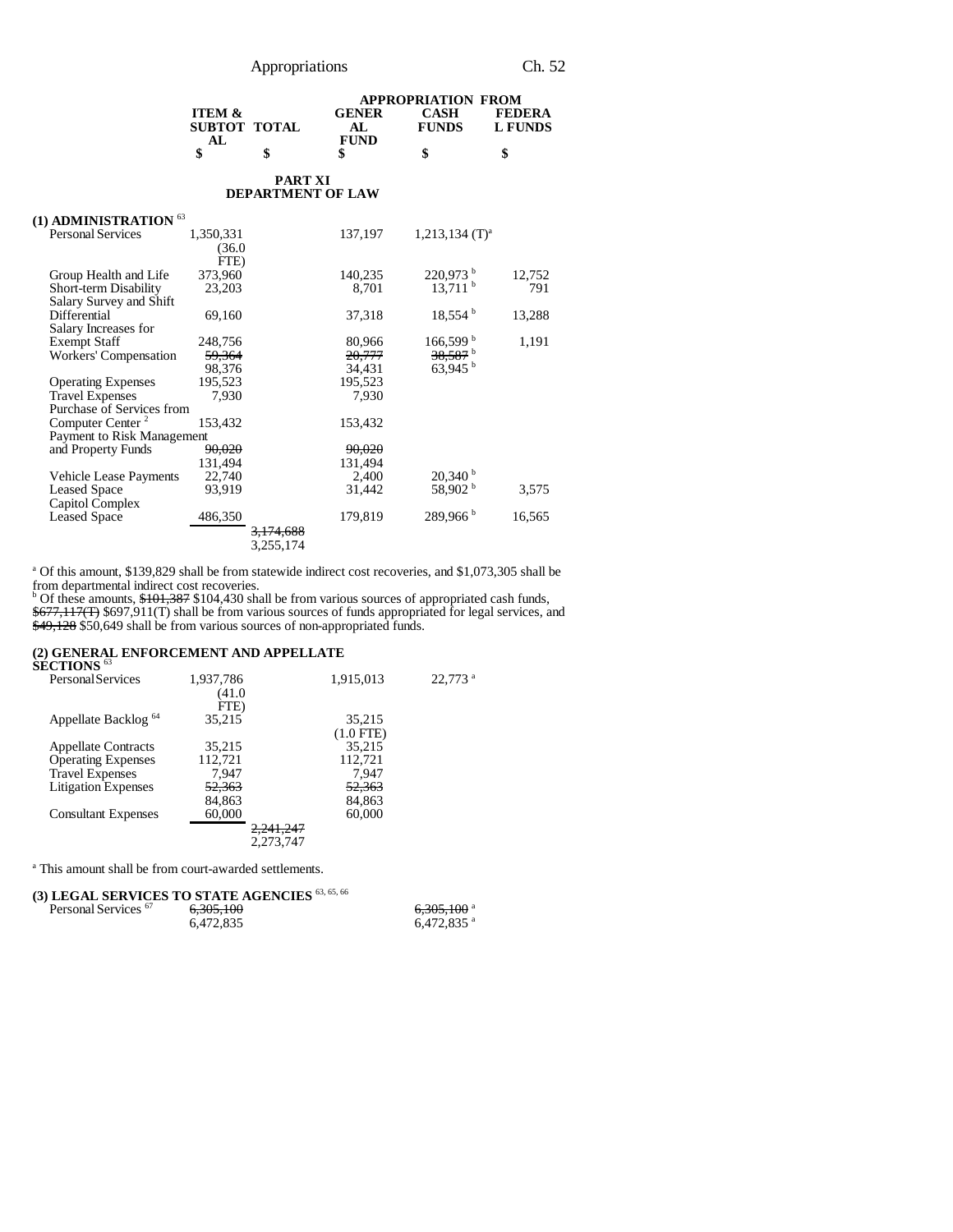|                                                               |                         |                      | <b>APPROPRIATION FROM</b>         |                       |                                 |  |
|---------------------------------------------------------------|-------------------------|----------------------|-----------------------------------|-----------------------|---------------------------------|--|
|                                                               | <b>ITEM &amp;</b><br>AL | SUBTOT TOTAL         | <b>GENER</b><br>AL<br><b>FUND</b> | CASH<br><b>FUNDS</b>  | <b>FEDERA</b><br><b>L FUNDS</b> |  |
|                                                               | \$                      | \$                   | \$                                | \$                    | \$                              |  |
|                                                               |                         |                      |                                   | (130.8)               |                                 |  |
|                                                               |                         |                      |                                   | F <del>TE)</del>      |                                 |  |
|                                                               |                         |                      |                                   | (131.8                |                                 |  |
|                                                               |                         |                      |                                   | FTE)                  |                                 |  |
| <b>Operating Expenses</b>                                     | <del>315,251</del>      |                      |                                   | <del>315.251</del> a  |                                 |  |
|                                                               | 321,686                 |                      |                                   | 321,686 <sup>a</sup>  |                                 |  |
| <b>Travel Expenses</b>                                        | 16,227                  |                      |                                   | $16,227$ <sup>a</sup> |                                 |  |
|                                                               | 17,652                  |                      |                                   | $17,652$ <sup>a</sup> |                                 |  |
| <b>Litigation Expenses</b>                                    | 97,680                  |                      |                                   | <del>97,680</del> a   |                                 |  |
|                                                               | 98,436                  |                      |                                   | 98,436 <sup>a</sup>   |                                 |  |
| <b>Indirect Cost</b>                                          |                         |                      |                                   |                       |                                 |  |
| Assessment                                                    | <del>934,499</del>      |                      |                                   | <del>934.499</del> ª  |                                 |  |
|                                                               | 945,313                 |                      |                                   | 945,313 <sup>a</sup>  |                                 |  |
| (An item previously listed here was<br>vetoed, L.92 p. 2601.) |                         |                      |                                   |                       |                                 |  |
|                                                               |                         | <del>7,914,795</del> |                                   |                       |                                 |  |
|                                                               |                         | 7,855,922            |                                   |                       |                                 |  |
|                                                               |                         |                      |                                   |                       |                                 |  |

<sup>a</sup> Of these amounts,  $\frac{17,150,349(T)}{T}$  \$7,337,514(T) shall be from various sources of funds appropriated for legal services to state agencies, and \$518,408 shall be from other, non-appropriated funds.

| (4) SPECIAL PURPOSE $^{63}$<br>Collection Agency               |                   |                                                                    |                        |
|----------------------------------------------------------------|-------------------|--------------------------------------------------------------------|------------------------|
| Board                                                          | 104,737           | $104,737$ <sup>a</sup><br>$(2.5$ FTE $)$                           |                        |
| Collection Agency<br><b>Board Travel Expenses</b>              | 830               | 830 <sup>a</sup>                                                   |                        |
| <b>Uniform Consumer Credit</b><br>Code                         | 337,032           | 337,032 $^{\rm b}$<br>$(6.5$ FTE)                                  |                        |
| <b>Uniform Consumer Credit</b>                                 |                   |                                                                    |                        |
| Code Travel Expenses<br><b>Medicaid Fraud Grant</b>            | 12,545<br>687,332 | $12,545$ <sup>b</sup><br>8,400°<br>$163,433 \, (M)$<br>$(3.3$ FTE) | 515,499<br>$(9.7$ FTE) |
| Medicaid Fraud Grant                                           |                   |                                                                    |                        |
| <b>Travel Expenses</b><br>Office of Consumer                   | 8,884             | $2,221 \, (\text{M})$                                              | 6,663                  |
| Counsel                                                        | 739,836           | 739,836 <sup>d</sup><br>$(10.0$ FTE)                               |                        |
| Office of Consumer<br><b>Counsel Travel Expenses</b>           | 5,731             | 5,731 $d$                                                          |                        |
| District Attorneys'<br><b>Salaries</b><br><b>Indirect Cost</b> | 924,616           | 924,616                                                            |                        |
| Assessment<br>Legal Services for Risk                          | 278,635           | $278,635$ e                                                        |                        |
| <b>Management Division</b>                                     | 945,086           | 945,086 $(T)^f$<br>$(17.0$ FTE)                                    |                        |
| Legal Services for Risk<br><b>Management Division</b>          |                   |                                                                    |                        |
| <b>Travel Expenses</b><br>Comprehensive                        | 13,620            | 13,620 $(T)^f$                                                     |                        |
| Environmental<br>Response, Compensation                        |                   |                                                                    |                        |
| and Liability Act                                              | 2,364,988         | 2,264,988<br>$100,000$ $(T)^{g}$<br>$(2.0$ FTE)<br>(18.0)<br>FTE)  |                        |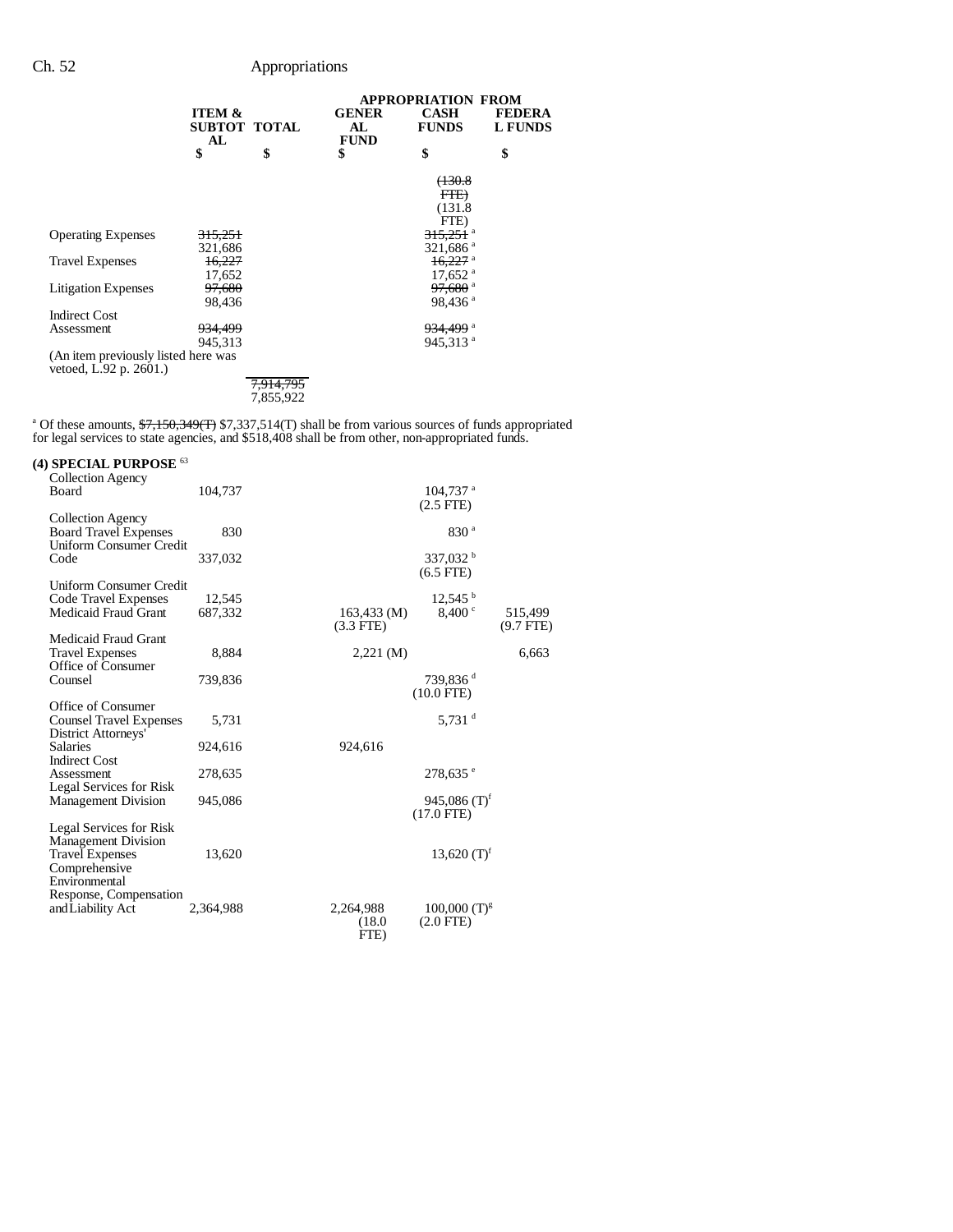Appropriations Ch. 52

|                                                                       |                                                |                                   | <b>APPROPRIATION FROM</b>         |                                                                      |                                 |  |
|-----------------------------------------------------------------------|------------------------------------------------|-----------------------------------|-----------------------------------|----------------------------------------------------------------------|---------------------------------|--|
|                                                                       | <b>ITEM &amp;</b><br><b>SUBTOT TOTAL</b><br>AL |                                   | <b>GENER</b><br>AL<br><b>FUND</b> | <b>CASH</b><br><b>FUNDS</b>                                          | <b>FEDERA</b><br><b>L FUNDS</b> |  |
|                                                                       | \$                                             | \$                                | \$                                | \$                                                                   | \$                              |  |
| Comprehensive<br>Environmental<br>Response, Compensation              |                                                |                                   |                                   |                                                                      |                                 |  |
| and Liability Act                                                     |                                                |                                   |                                   |                                                                      |                                 |  |
| <b>Travel Expenses</b><br>Workers' Compensation                       | 8,191                                          |                                   | 8,191                             |                                                                      |                                 |  |
| Fraud                                                                 | 113,707<br>126,646                             |                                   |                                   | $113,707$ <sup>h</sup><br>126,646 h<br>$(2.0$ FTE $)$<br>$(2.3$ FTE) |                                 |  |
| Workers' Compensation                                                 |                                                |                                   |                                   |                                                                      |                                 |  |
| <b>Fraud Travel Expenses</b>                                          | 314<br>1,257                                   |                                   |                                   | 314h<br>1.257 <sup>h</sup>                                           |                                 |  |
| Civil Racketeering,                                                   |                                                |                                   |                                   |                                                                      |                                 |  |
| Influence, and Corrupt                                                |                                                |                                   |                                   |                                                                      |                                 |  |
| Organizations (RICO) <sup>69</sup>                                    | 79,129                                         |                                   |                                   | $72,258$ <sup>i</sup><br>$(1.0$ FTE)                                 | 6,871                           |  |
| Civil Racketeering,<br>Influence, and Corrupt<br>Organizations (RICO) |                                                |                                   |                                   |                                                                      |                                 |  |
| <b>Travel Expenses</b><br>Supreme Court                               | 3,317                                          |                                   |                                   | $3,317$ <sup>i</sup>                                                 |                                 |  |
| Litigation<br>Police Officers Standards<br>and Training Board         | 435,000                                        |                                   | 435,000                           |                                                                      |                                 |  |
| Support                                                               | 160,000                                        |                                   | 160,000<br>$(4.0$ FTE)            |                                                                      |                                 |  |
| Reimbursements for<br><b>Local Law Enforcement</b>                    |                                                |                                   |                                   |                                                                      |                                 |  |
| Training                                                              | 140,000                                        | <del>7,363,530</del><br>7,377,412 | 140,000                           |                                                                      |                                 |  |

<sup>a</sup> These amounts shall be from Collection Agency Board cash receipts.<br>
<sup>b</sup> These amounts shall be from Uniform Consumer Credit Code cash receipts.<br>
<sup>c</sup> This amount shall be from court-awarded settlements.

<sup>d</sup> These amounts shall be from the Public Utilities Commission Fixed Utility Fund.<br>
<sup>e</sup> Of this amount, \$17,861 shall be from Collection Agency Board cash receipts, \$46,439 shall be from Uniform Consumer Credit Code cash receipts, \$71,445 shall be from the Public Utilities

Commission Fixed Utilities Fund, \$121,456(T) shall be from the Risk Management Fund, \$14,290

shall be from the State Compensation Insurance Authority, and \$7,144 shall be from court-awarded settlements. f These amounts shall be from the Risk Management Fund.

<sup>g</sup> This amount shall be from the Department of Health.<br><sup>h</sup> These amounts shall be from the State Compensation Insurance Authority.

<sup>i</sup> These amounts shall be from court-awarded settlements.

#### **TOTALS PART XI**

| LAW) | \$20,694,26 | \$7,648,72 | \$12,468,34 <sup>a</sup> | \$577,195 |
|------|-------------|------------|--------------------------|-----------|
|      |             |            | 4                        |           |
|      | \$20,762,25 | \$7,490,31 | $$12,694,74^{\circ}$     |           |
|      |             |            |                          |           |
|      |             |            |                          |           |

<sup>a</sup> Of this amount,  $$10,220,762$  \$10,428,721 contains a (T) notation.